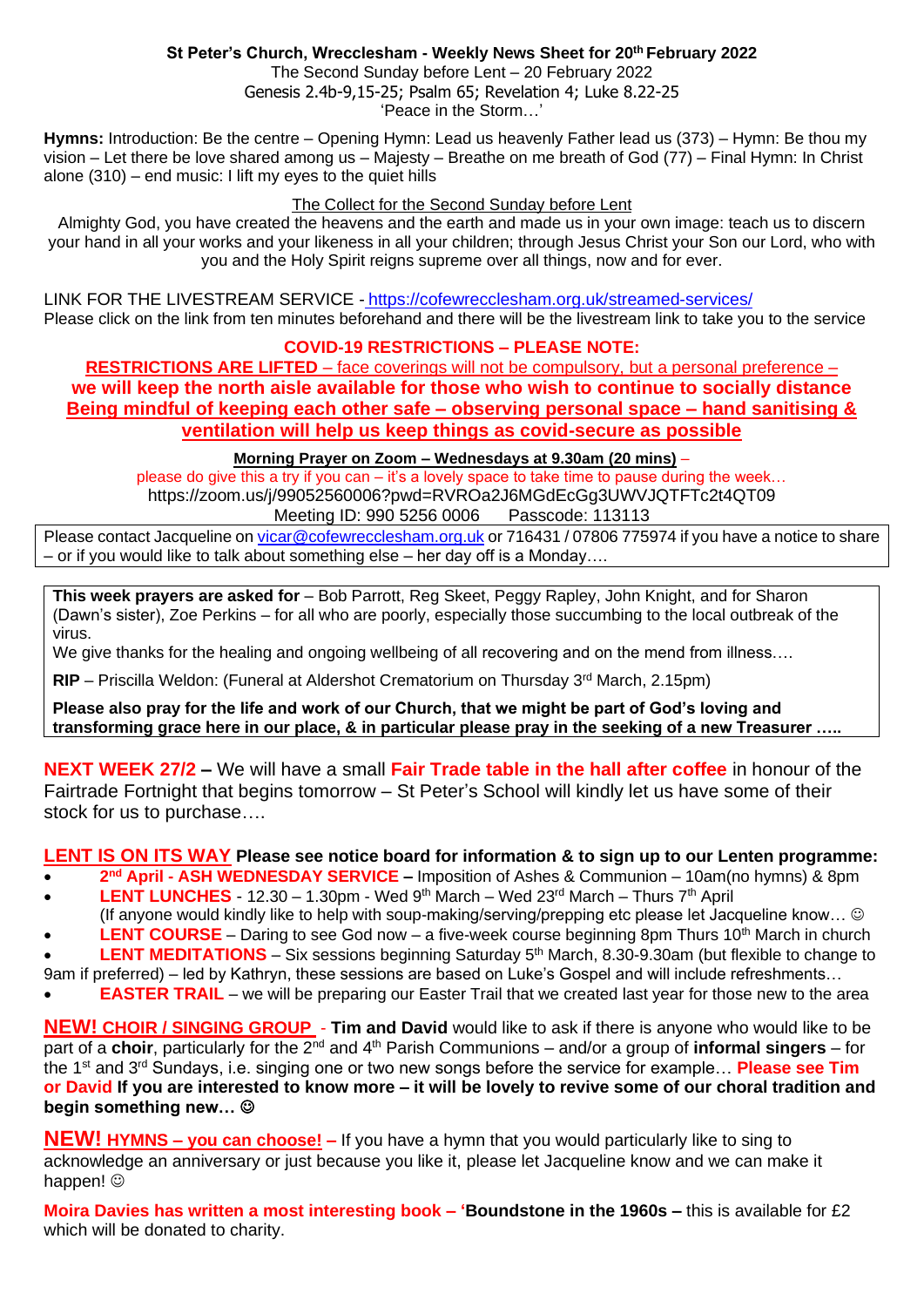**NEW! PRESENTATION BY MOIRA – 'I will be giving a presentation** on Boundstone in the 1960's to the Wrecclesham History Group on the 9th April in St Peter's Church beginning at about 10.30 am. The visuals will be done by Roy Waight with me doing the commentary. Guests will be welcome. This will be based on the booklet of the same title. Warm wishes, Moira Davies.'

**Calling all budding article-writers – for the Parish Magazine! –** Roger and the team are doing a stirling job keeping the magazine published and delivered – thank you team magazine! However

in order to keep articles interesting it would be good to have **monthly guest 'Co-editors** – who would be able to **offer two or three articles which could be anything at all** – from holiday memories – hobby interests – favourite book reviews – poems – anything at all! **Please be bold and share with us snippets of interest that will interest us all!** ☺ **If you can take part please let Jacqueline know** – [vicar@cofewrecclesham.org.uk](mailto:vicar@cofewrecclesham.org.uk) – Tel: 716431 - and you can liaise about which month you would like to choose.

**A CALL FOR PCC MEMBERS, PLEASE! –** we will be thin on the ground of PCC members at the next APCM – please do think about coming on board with this – we meet every two months to think about the business and spiritual side of the church because actually – there is no separation, we can't do one without the other – **Please do pray about this and see if you might be able serve in this way.** Please see Jacqueline or Rob or any of the current PCC members if you would like to know more….

**BAPTISM AND/OR CONFIRMATION: Affirming our faith – all ages:** if you would like to consider affirming your journey of faith through Baptism and/or Confirmation, then please come and speak to Jacqueline about preparing for this very special occasion – it will be lovely to share the journey with you....  $\circledcirc$  (07806 775974 / 01252 716431 – [vicar@cofewrecclesham.org.uk](mailto:vicar@cofewrecclesham.org.uk) )

# **NEW! – Living in Love and Faith – Another chance to try this thought-provoking course** - Began Thursday 3rd February at 8pm **–** this might not be something you would usually take part in but I really heartily recommend coming along…

Please email Naomi [\(nrparkintyrie@gmail.com\)](mailto:nrparkintyrie@gmail.com) to sign up for the course, or if you'd like more information. You can also visit the LLF Learning Hub [\(https://llf.churchofengland.org/\)](https://llf.churchofengland.org/) for some fantastic resources – including podcasts, film clips, and reading suggestions.

### **Lion's Project Wenceslas fighting fuel poverty**

On the 25<sup>th</sup> Nov the Lions are launching their initiative encouraging people to share their winter fuel allowance with those who need extra funds. With the rise in fuel prices, donating this year is more important than ever. The money goes straight to utility companies and allows fuel cards to be topped up; there is no limit on the relief as well. If you know anyone in need, please refer them to the Lions, a referral can come from any organisation. Attached is the application form for referring someone. For detail[shttps://www.lionsgiving.co.uk/Appeal/farnhamwenceslas](https://www.lionsgiving.co.uk/Appeal/farnhamwenceslas)

**COLLECTING BOX FOR USED STAMPS –** The box is at the back of the Church in aid of the RNIB and Wendy will send them of in the New Year – thank you, Wendy!

**WRECCLESHAM OVER 60'S –** On 2<sup>nd</sup> and 4<sup>th</sup> Tuesdays of each month @ 1.30pm – a lovely group meet at the Leverton Hall – please pick up a leaflet for information....

### **Thank you**

- To Zoe, Wendy and Andrew, Susan, David, Rob and Kathryn (setting up) for helping to make the REFRESH service with the St Peter's musicians such a great success – children and families really enjoyed Zoe's valentine craft and playing their musical pieces for us all to enjoy – with some relaxed worship, tea and toast as well!
- Thank you to Wendy and Chris for spending time in reviewing the churchyard records and bringing things up to date – and for their attention to detail in the recent requests we have had in this regard – blessings!
- To David for playing organ/piano for us for four weeks on the trot PLUS Refresh!– thank you so much!
- Thank you to all our servers, stewards, readers and intercessors and musicians(!) who give their time and efforts into make our services run well and reverently – we are blessed….

REMINDER – A short version of **Daily Prayer is available on the Church of England Website and as an App.** <https://www.churchofengland.org/prayer-and-worship/join-us-service-daily-prayer> [Download Time To Pray app](https://www.chpublishing.co.uk/apps/time-to-pray)  [Access the text online](https://www.churchofengland.org/prayer-and-worship/join-us-in-daily-prayer/prayer-during-day-contemporary-Saturday-30-January-2021)

**Farnham Foodbank** – THE BASKET IS NOW LOCATED AT THE CHURCH!

- **Please only donate long-life goods – fresh and perishable goods cannot be accepted –** thank you for all that you contribute
- Please continue to put donations in the basket at St Peter's, and Lizzy Hendry & Stephanie Robinson will kindly be taking the food to the Foodbank. **Jacqueline holds Foodbank vouchers** - please contact her if you or anyone you know would benefit.
- They urgently need **Cuppa Soup or sachet soups – tinned fruit in juice – peanut butter – milk powder (@6/2)**

St Peter's WhatsApp Group – a lovely way to share little bits and pieces of our daily lives and thoughts – Please be in touch with Jacqueline 07806 775974 or [vicar@cofewrecclesham.org.uk](mailto:vicar@cofewrecclesham.org.uk) who can pass your details to Naomi....